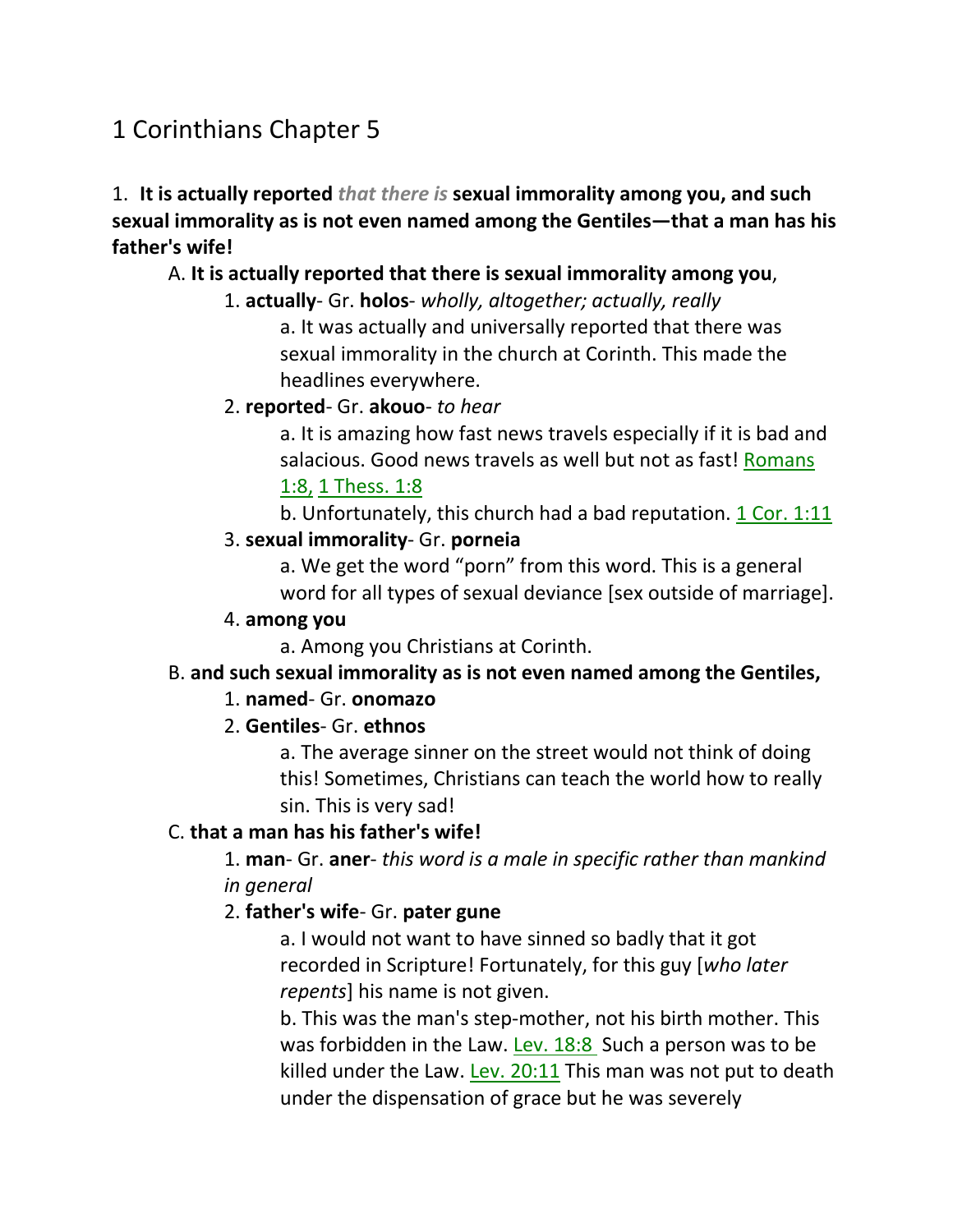disciplined and later repented of his sin.

c. Reuben did this in the OT against his father Jacob. He was judged and lost the first born status, which went to Joseph. d. Absalom did this against his father David. 2 Sam. 16:22 He ended up hanging from his hair and dying.

# 2. **And you are puffed up, and have not rather mourned, that he who has done this deed might be taken away from among you.**

# A. **And you are puffed up**,

1. **puffed up**- Gr. **phusioo**- *to inflate with air*

a. Paul uses this word a number of time with the Corinthians. Pride will puff you up with hot air! It makes you think you are bigger and better than you are.

b. Tolerating evil comes from our own pride. The Corinthians were boasting in this situation and not grieving because of it. Many Christians are celebrating evil instead of grieving over it, praying and resisting it.

# B. **and have not rathered mourned**,

- 1. **mourned** Gr. **pentheo** to *grieve* (*the feeling or the act*)
	- a. This is one expression of humility.
	- b. God notes those who grieve over the evil around them. Ezra 9:4

# C. **that he who has done this deed might be taken away from among you**.

# 1. **deed**- Gr. **ergon**

2. **taken away**- Gr. **exairo**- *to lift out*

a. This is excommunication from the local body. This is much harder to do today because of the proliferation of denominations and churches. In Paul's day there was just one church per city. It was not divided. If you were disfellowshipped there was nowhere to go. But now someone can just run to another church and cause problems there.

# 3. **among you**

a. Christians at Corinth

# 3. **For I indeed, as absent in body but present in spirit, have already judged (as though I were present) him who has so done this deed.**

A. **For I indeed,**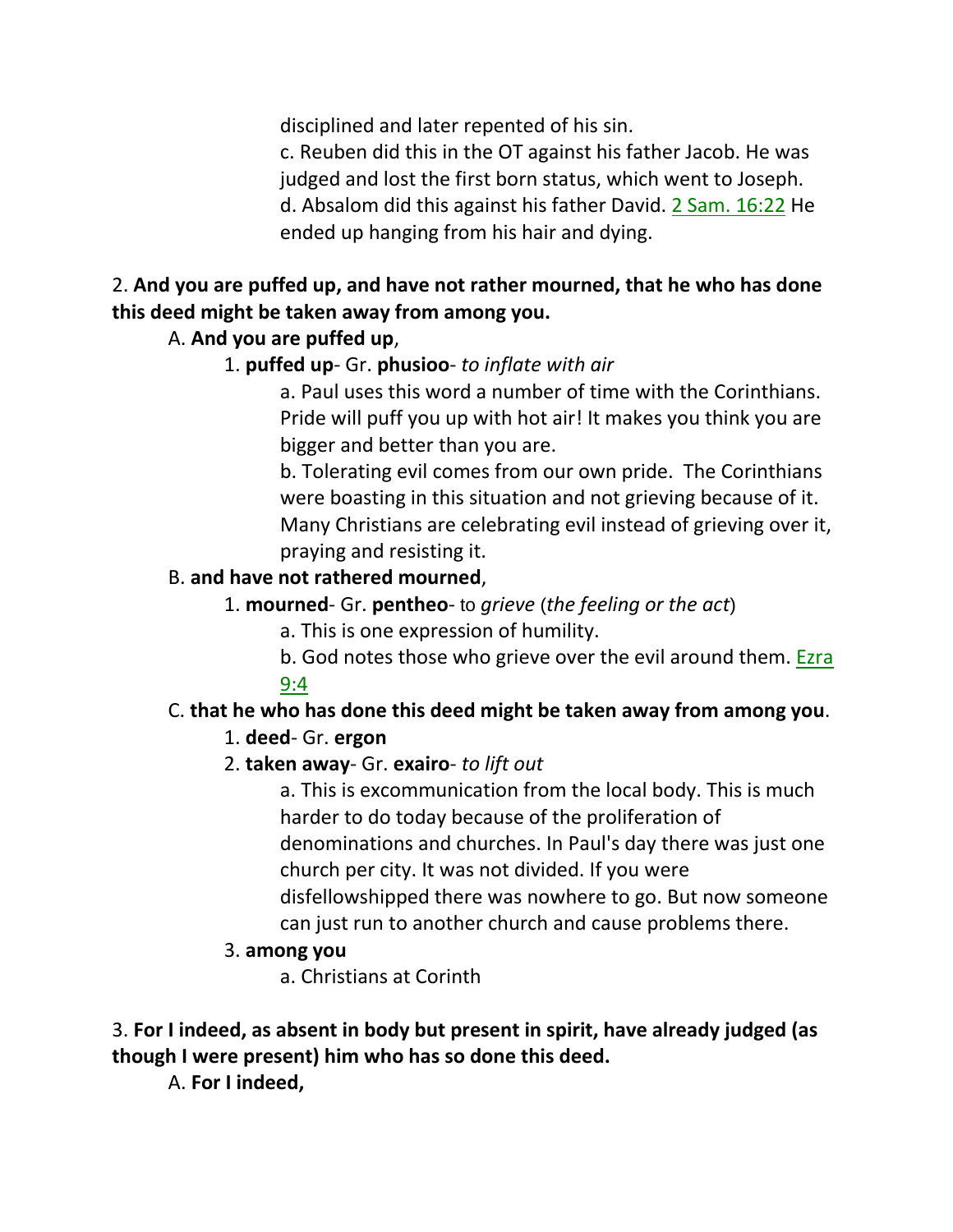#### B. **as absent in body but present in spirit**,

- 1. **absent** Gr. **apeimi** *to be off or away*
- 2. **body** Gr. **soma**
- 3. **present** Gr. **pareimi** *to be near or beside*
- 4. **spirit-** Gr. **pneuma**

a. This could have been through the gifts of the Spirit. In another place he says although he was not there in body he was there in spirit and was beholding them. Col 2:5

# C. **have already judged**

1. **judged**- Gr. **krino**- *to make a distinction between; to exercise judgment upon; to decide, to judge, to assume censorial power over, to call to account*

# D. **as though I were present**

1. **present**- Gr. **pareimi**

# E. **him who has so done this deed**

1. **done**- Gr. **katergazomai**- *to carry out fully, to work from the inside to the outside*

a. This was not a one-time indiscretion. This was something that had been going on for a while and was fully carried out. Also, this did not start with the action but before in this man's mind and heart. It finally made its way out into the open and into actions.

# 2. **deed**- Gr. **touto**- *this*

# 4. **In the name of our Lord Jesus Christ, when you are gathered together, along with my spirit, with the power of our Lord Jesus Christ,**

# A. **In the name of our Lord Jesus Christ,**

# 1. **name**- Gr. **onoma**

a. This is done by the direction, will, and authority of Jesus.

# 2. **Lord Jesus Christ**

# B. **when you are gathered together,**

# 1. **gathered together-** Gr. **sunago**

a. This was a corporate action.

b. Where two or more are gathered in Jesus' name He is there.

# Matt. 18:20

C. **along with my spirit,**

1. **spirit**- Gr. **pneuma**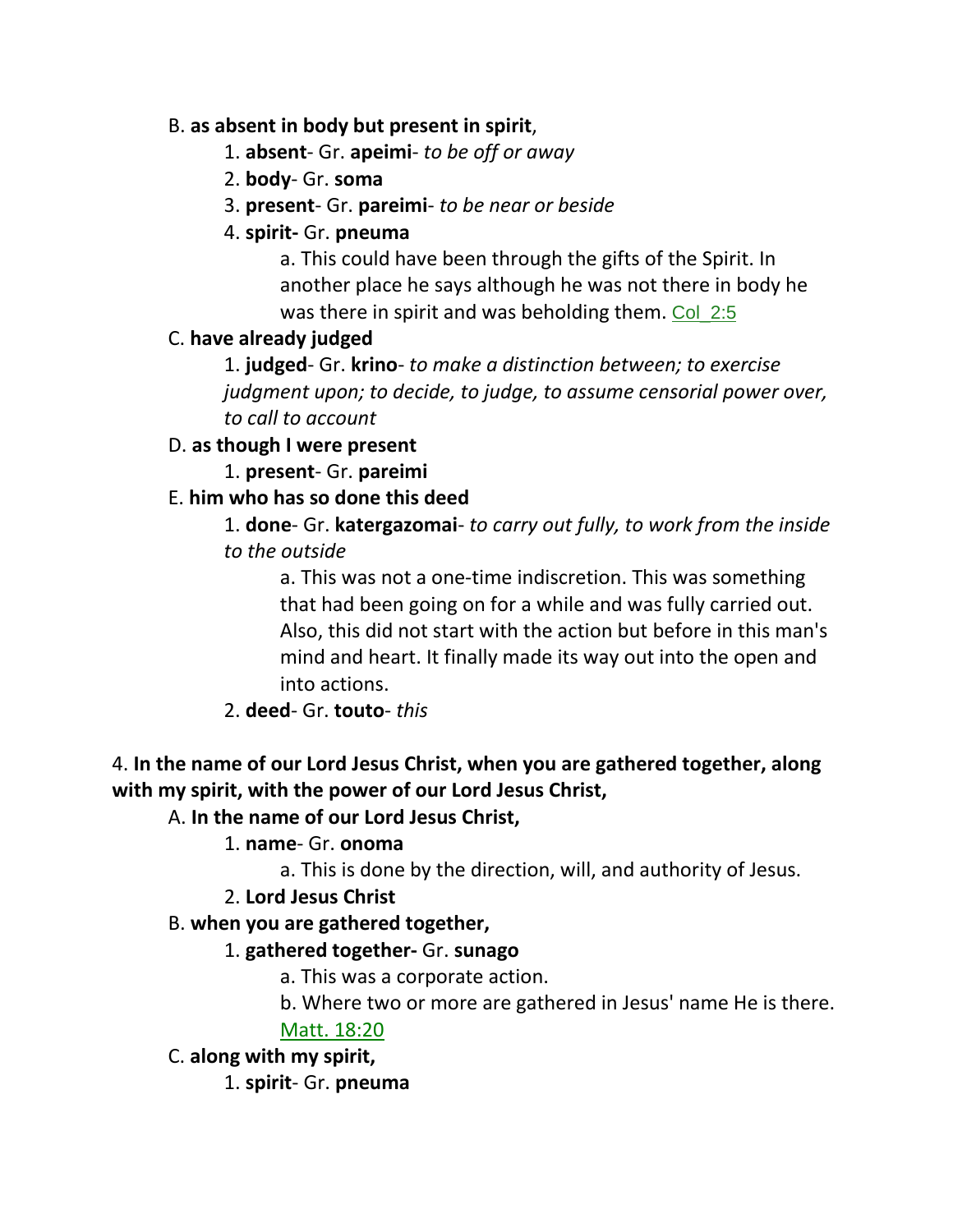a. This can mean that they had Paul's heart on the matter with them, or his presence with them by the gifts of the Spirit.

# D. **with the power of our Lord Jesus Christ**

# 1. **power**- Gr. **dunamis**

a. This was not just a formal ceremonial action but one that was backed up with God's power.

# 5. **deliver such a one to Satan for the destruction of the flesh, that his spirit may be saved in the day of the Lord Jesus.**

# A. **deliver such a one to Satan for the destruction of the flesh,**

# 1. **deliver**- Gr. **paradidomi**- *to give over*

a. Notice that until he was handed over to Satan, he was protected from Satan. Even in his sin for a time he was protected from the fullness of Satan's afflictions. What does this mean for us who are following the Lord with our heart? This means we are protected from Satan!

# 2. **such a one**

a. One that is in gross unrepentant sin that is affecting others around them.

# 3. **Satan**- Gr. means *Adversary*

a. The Adversary had already taken him on the inside as seen in his sin, now he will be handed over to be afflicted outwardly in his flesh. Hopefully, this would bring repentance and a return to the truth.

# 4. **destruction**- Gr. **elethros**- *ruin, destruction, death*

a. This means physical afflictions that will bring ruin to the natural life.

# 5. **flesh**- Gr. **sarx**

a. This speaks of the natural and not the spiritual. These afflictions are would take place in his body and natural circumstances.

# B. **that his spirit may be saved in the day of the Lord Jesus**

# 1. **spirit**- Gr. **pneuma**

# 2. **saved**- Gr. **sozo**

a. This discipline was to save his spirit in the day of the Lord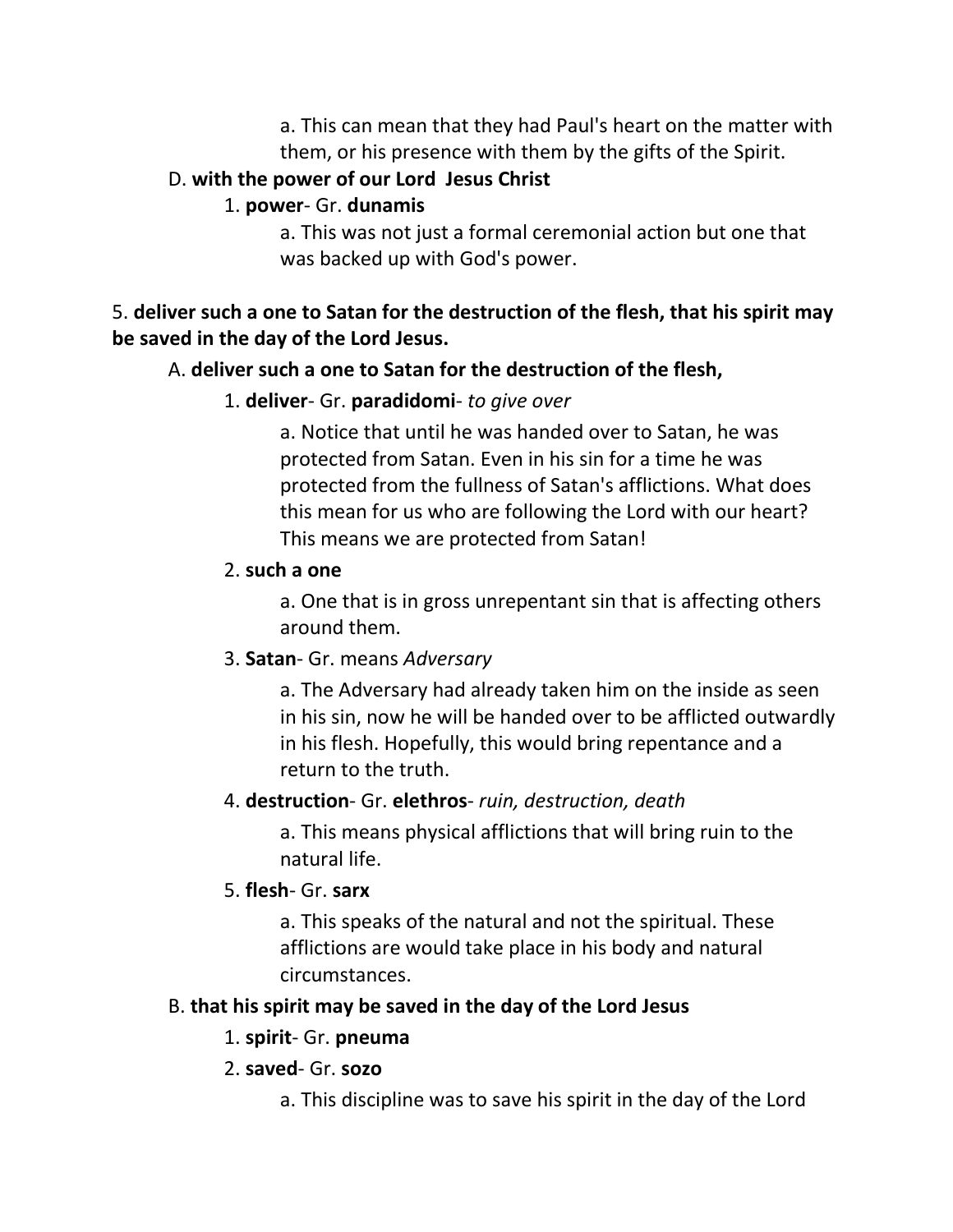Jesus. What does that mean? It means if left unchecked this man's spirit could have been lost in the day of the Lord Jesus. The type of sin he was in would have continued to harden his heart and he could have chosen to depart from the living God and turn from his salvation. Heb. 3:12-13

# 3. **day of the Lord Jesus**

a. This is the coming of Christ for the church and the judgment seat of Christ.

# 6. **Your glorying** *is* **not good. Do you not know that a little leaven leavens the whole lump?**

# A. **Your glorying is not good**.

# 1. **glorying**- Gr. **kauchema**- *boasting*

a. The Corinthians boasted in their superior wisdom and knowledge. They boasted in their gifts and teachers. However, there was an active cancer that was undermining their church. Pride can make you oblivious to what is killing you.

b. God's wisdom, knowledge, and the right teaching of the Word will bring forth holiness and purity. They were boasting falsely. They had false wisdom. They had the wisdom of the world. The world speaks of wisdom but its without morality. Teaching without it affecting morality is the work of the devil. He loves such churches.

2. **good**- Gr. **kalos**- *attractive, beneficial*

# B. **Do you not know that a little leaven leavens the whole lump?**

- 1. **know** Gr. **eido** *to see or perceive*
- 2. **leaven** Gr. **zume**
	- a. Leaven is likened to sin and to legalism-  $1$  Cor. 5:6, Gal. 5:9
- 3. **whole lump** Gr. **holos phurama**
	- a. Here the whole lump is the whole local church.

7. **Therefore purge out the old leaven, that you may be a new lump, since you truly are unleavened. For indeed Christ, our Passover, was sacrificed for us.** 

A. **Therefore purge out the old leaven**,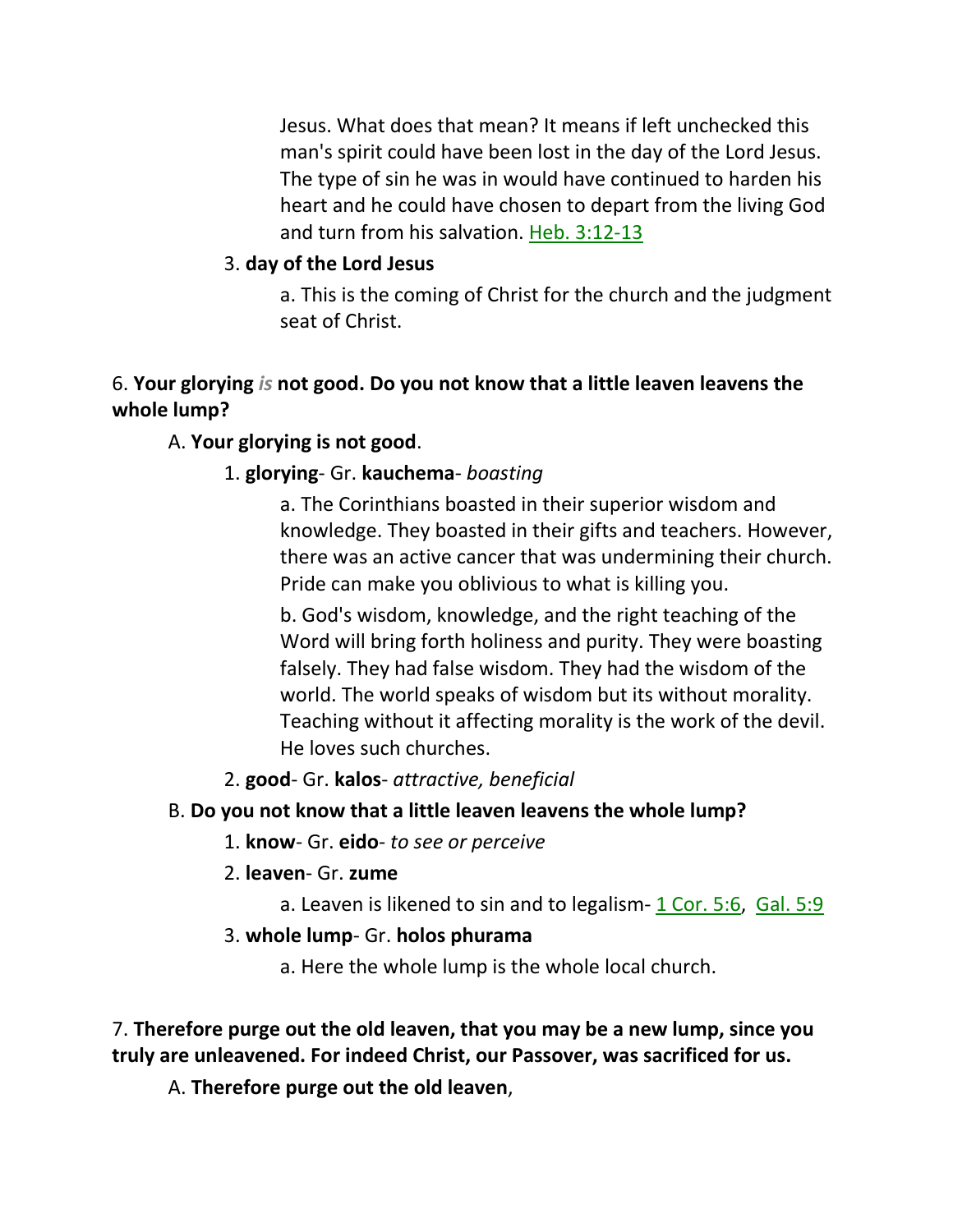1. **purge out**-Gr. **ekkathairo**- *to cleanse out, clean thoroughly, to cleanse*

a. This is to be cleansed out by the washing of the water of the Word daily through our souls.

#### 2. **old**- Gr. **palaios**- *old, ancient, no longer new, worn by use, the worse for wear, old, antique*

a. There is something old in us. It is the flesh and the remainders of the old man we used to be before we were saved. These remainders are found in our soul. They are old antiques of a person and a time gone by. We need to cast these relics out of our soul. They are old beliefs, attitudes, mindsets, and sins that were employed by the old person we used to be before we got saved.

b. Our old man with its lusts have been crucified with Christ. Rom. 6:6, Gal. 5:25

c. When we feel the desires of the flesh arise then we need to confess they were crucified on the cross of Christ. If we will do this in faith, then we will see victory over them.

#### 3. **leaven**- Gr. **zume**

a. The Passover kicked off the feast of Unleavened Bread where yeast as eradicated out of your home. When Jesus died he took our sins [yeast] and we became unleavened in God's sight in our spirit. However, there is yeast [sin] in our souls and natural lives that we need to eradicate by renewing our mind and repentance [changing of our minds].

#### B. **that you may be a new lump**,

#### 1. **new**- Gr. **neos**- *recently born, young, youthful, new*

a. There is something recently born in us. It is our reborn spirit. There is no sin or unrighteousness in our spirit. 1 John 3:9 Our spirit is who we truly are. We truly are unleavened in our spirit. We need to clean out the old leaven out of our soul by the Word of God and Spirit of God through faith.

#### 2. **lump**- Gr. **phurama**

#### C. **since you truly are unleavened**

1. **truly**- Gr. **kathos**- *just as*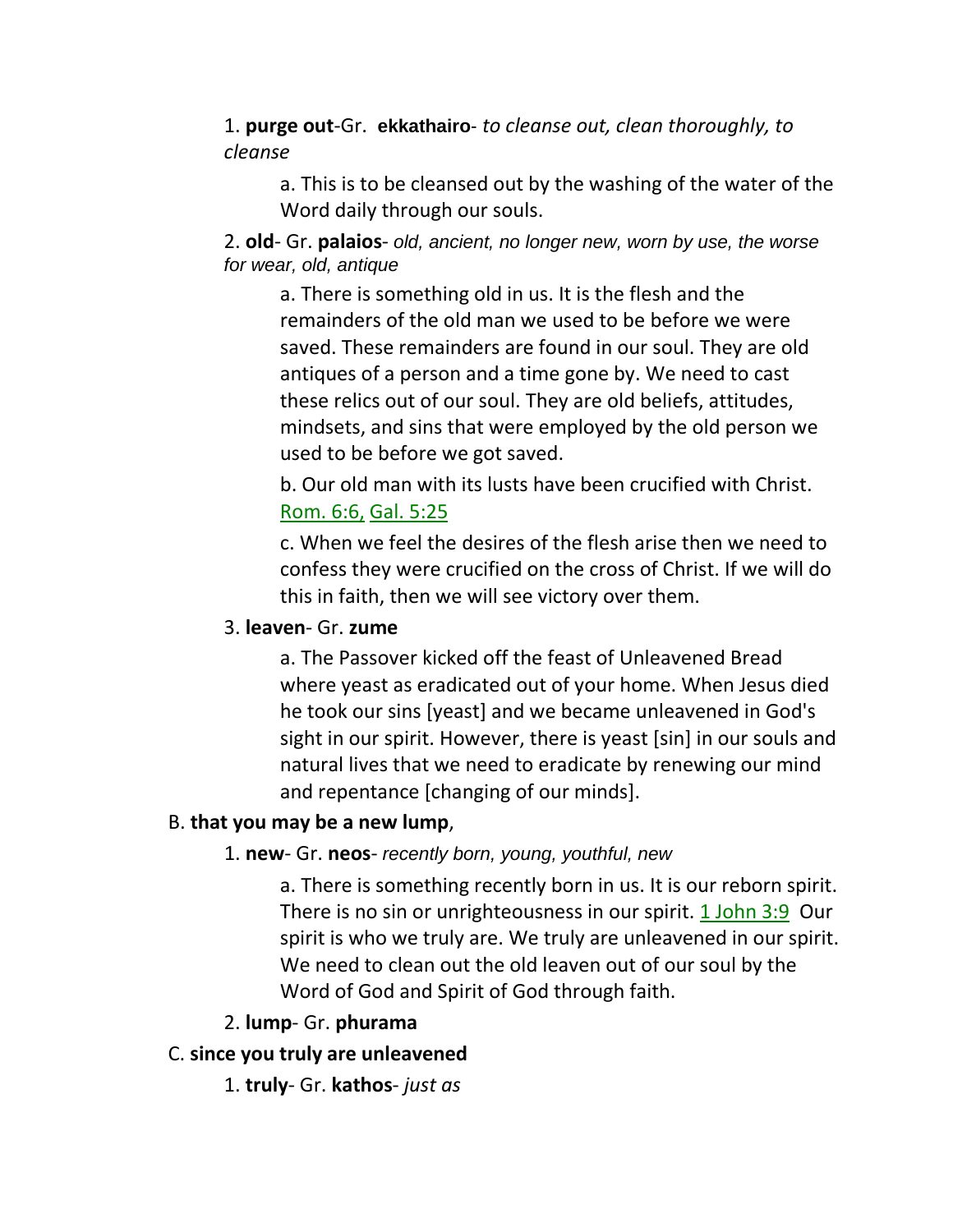#### 2. **unleavened**- Gr. **azumos**

a. We are unleavened in our new identity in Christ. Our spirit has no sin in it. 1 John 3:9

#### D. **For indeed Christ**,

1. **Christ**- Gr. **Christos**- *the Anointed One*

#### E. **our Passover,**

### 1. **Passover**- Gr. **pascha**

a. Jesus is our Pascal lamb. He bore our sins and brings us righteousness.

#### F. **was sacrificed for us**

### 1. **sacrificed**- Gr. **thuo**

a. His sacrifice was once and for all.

# 8. **Therefore let us keep the feast, not with old leaven, nor with the leaven of malice and wickedness, but with the unleavened** *bread* **of sincerity and truth.**

### A. **Therefore let us keep the feast,**

### 1. **keep the feast**- Gr. **heortazo**- *to keep a feast day, celebrate a feast*

a. This verse should not be misunderstood to say that Christians are bound to keep the Old Testament feast days. Paul in Colossians debunks this idea. Col. 2:16-17 We keep the feasts in reality when we put our faith in Christ who each feast represents in type and shadow form. This is also true of the Sabbath day.

b. Some try to put Christians under the Law and teach that we should keep the feast days of the OT. They either say it is spiritual to do so or greater spiritual blessing will come to you if you do. Paul tells us in Galatians that the Spirit moves in our life by faith, not by the observance of the Law. Gal. 3:5

#### B. **not with old leaven**,

#### 1. **old**-Gr. **palios**

#### 2. **leaven**- Gr. **zume**

a. Old mindsets and behaviors of the old man we used to be. These are found in the soul.

### C. **nor with the leaven of malice and wickedness**,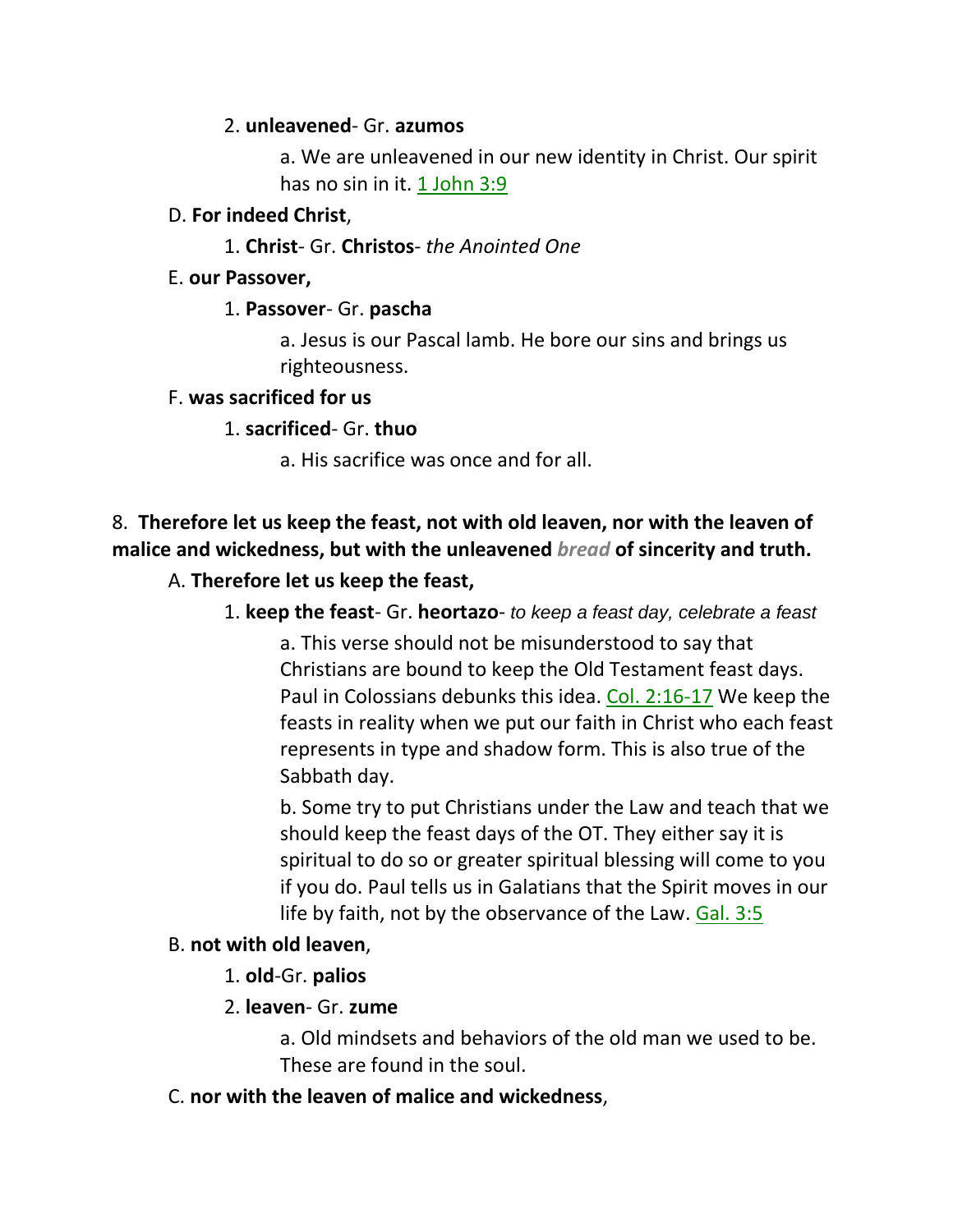1. **malice**- Gr. **kakia**- *moral badness, depravity*, *or active malignity.* 

2. **wickedness**- Gr. **poneria**- *evil disposition of mind, wickedness, mischief, malignity, desire to injure or harm*

a. These arise from the flesh and unbelief.

# D. **but with the unleavened bread of sincerity and truth**

- 1. **unleavened bread** Gr. **azumos**
- 2. **sincerity** Gr. **eilikrineia** *to judge by the light*
- 3. **truth** Gr. **aletheia**
	- a. These come from our new re-born spirit and by faith.

# 9. **I wrote to you in my epistle not to keep company with sexually immoral people.**

# A. **wrote**- Gr. **grapho**

B. **epistle**- Gr. **epistole**- *letter*

1. An epistle is a letter, not a wife of an apostle!

2. This refers to an earlier letter written to the Corinthians but we do not have that letter today. It did not make the canon of scripture.

C. **keep company**- Gr. **sunanamignumi**- *to mix up together, to mingle, to keep company with, be intimate with one*

1. If you get mixed up with the wickedness of others, then you will end up being mixed up as a Christian!

2. Who you mingle with is very important. Mingle with those who are disciples of Jesus and have the Word of God as the standard of their beliefs and conduct.

3. Bad company corrupts good morals. 1 Cor. 15:33

# D. **sexually immoral**- Gr. **pornos**

1. Being sexually immoral is not a badge of honor because you are "under grace". It is actually a dishonor because you are not tapping into God's grace to walk free from it.

10. **Yet** *I* **certainly** *did* **not** *mean* **with the sexually immoral people of this world, or with the covetous, or extortioners, or idolaters, since then you would need to go out of the world.** 

A. **Yet I certainly did not mean with the sexually immoral people of this**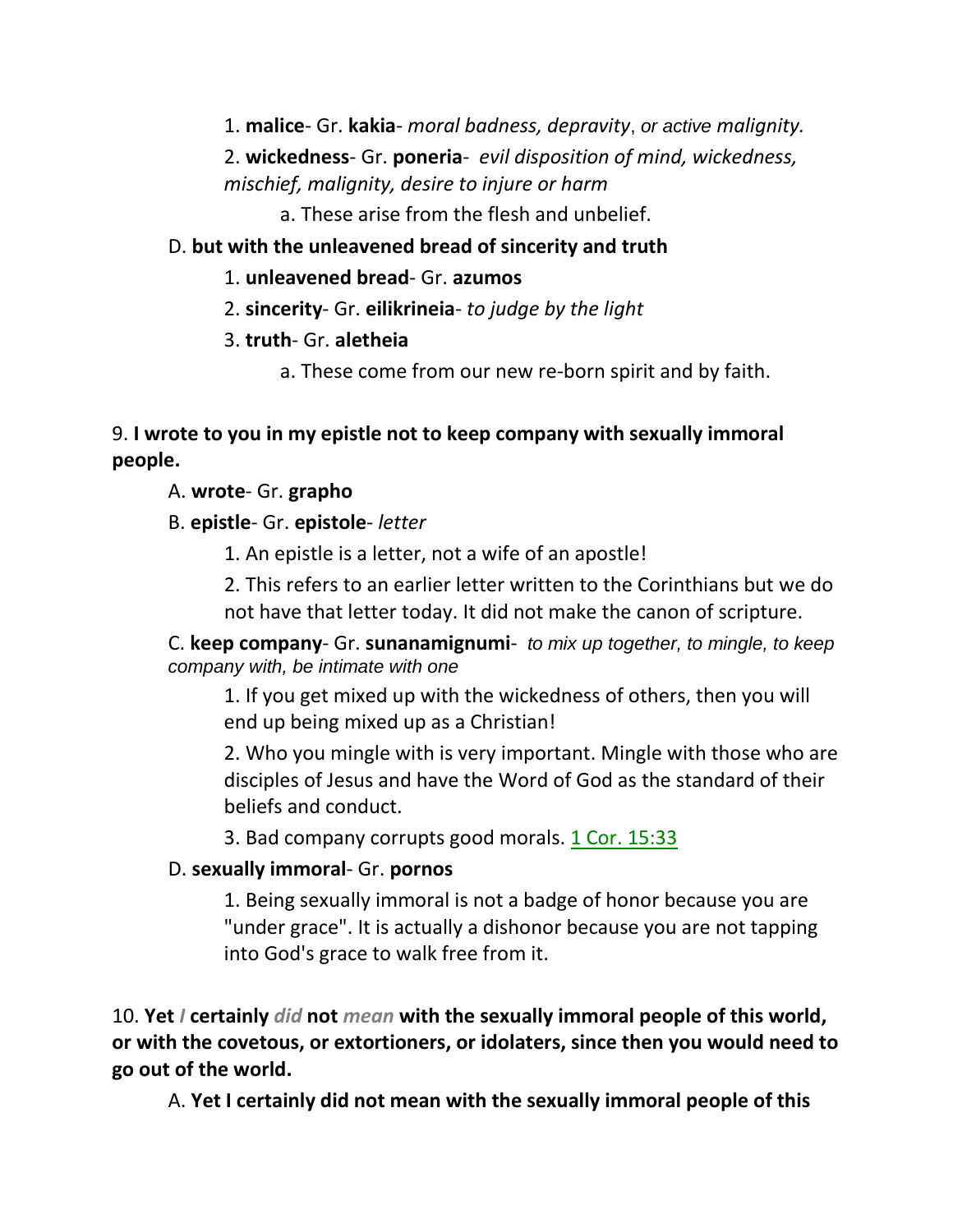**world,**

1. **sexually immoral**- Gr. **pornos**- *we get the word porn from this word*

a. This is the general word for sexual sin and immorality.

b. The sexual immoral, covetous, extortioners, and idolaters spoken of here are unbelievers. This is their identity as unbelievers. However, Christians are longer these. They have been washed, justified, and sanctified by the Spirit of God. We used to be labeled by these things, but now we are the righteousness of God in Christ Jesus. 1 Cor. 6:11

2. **world**- Gr. **kosmos**

a. In this context it refers to unbelievers.

#### B. **or with the covetous,**

1. **covetous**- Gr. **pleonektes**- *those who want more and more and move independently of God to get them*

#### C. **or extortioners,**

1. **extortioners**- Gr. **harpax**- *given to extortion and robbery*

#### D. **or idolaters**

1. **idolaters**- Gr. **eidololatres**- *someone who worships and serves something that is not God*

a. Many people worship and serve things that are not God. Only the Living God can provide life for us. Nothing can fill the eternity in our hearts except our Creator God.

#### E. **since then you would need to go out of the world**

# 1. **need**- Gr. **opheilo**

a. To get away from all evil we would have to die and go to heaven! We are not called to leave the world but be light and salt in the world. Phil. 2:15

# 2. **go out**- Gr. **exerchomai**

a. Jesus specifically prayed that the Father would not take His disciples out of the world, but protect them from the evil of the world. John 17:15 Why did he pray the Father would not take them out of the world? It is because believers are salt and light to the world.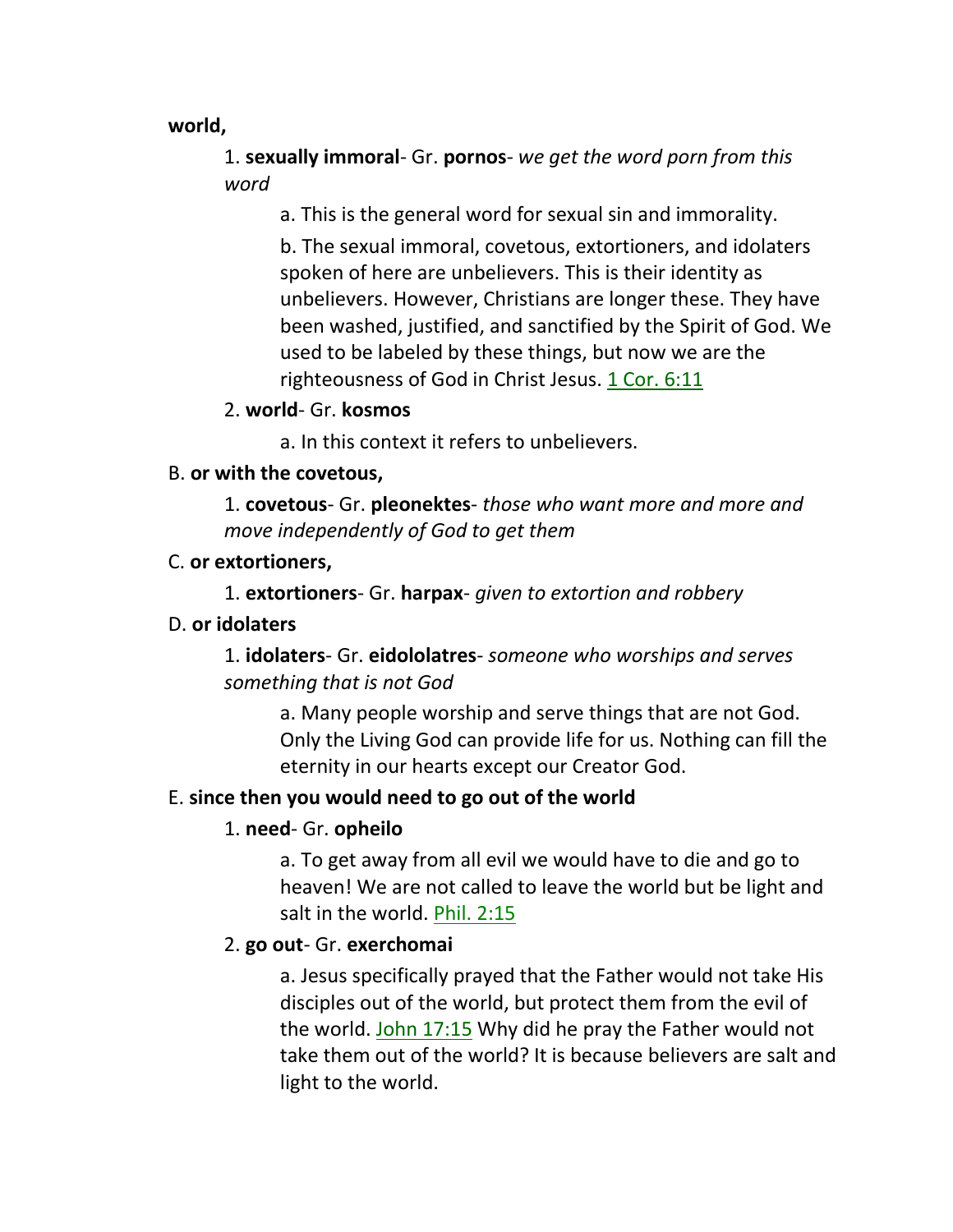b. During the dark ages Christians holed up in monasteries and convents and separated themselves from the world. The light of the gospel was hidden there. The salt did not get out of the salt shaker so to speak. We are called to go out in the midst of the world and testify of God's love and gospel.

#### 3. **world**- Gr. **kosmos**

11. **But now I have written to you not to keep company with anyone named a brother, who is sexually immoral, or covetous, or an idolater, or a reviler, or a drunkard, or an extortioner—not even to eat with such a person.** 

A. **But now I have written to you not to keep company with anyone named a brother,**

1. **written**- Gr. **grapho**

a. Now in this current letter.

2. **keep company**- Gr. **sunanamignumi**- *to mix or mingle together with*

a. Again, who we mix and mingle with is very important. We are made in God's image and each of us have the power of influence, either good or bad. We decide who will influence us.

#### 3. **with anyone**

a. There is no exceptions here. They might have an important title or use to be your best friend. They are included in the word anyone.

#### 4. **named**- Gr. **onomos**

#### 5. **brother**- Gr. **adelphos**

a. Don't keep company with a person who claims to be a Christian but is living in these sins unrepentant.

#### B. **who is sexually immoral,**

1. **sexually immoral**- Gr. **pornos**

#### C. **or covetous,**

1. **covetous**- Gr. **pleonektes**

D. **or an idolator,**

1. **idolator**- Gr. **eidololatres**

E. **or a reviler,**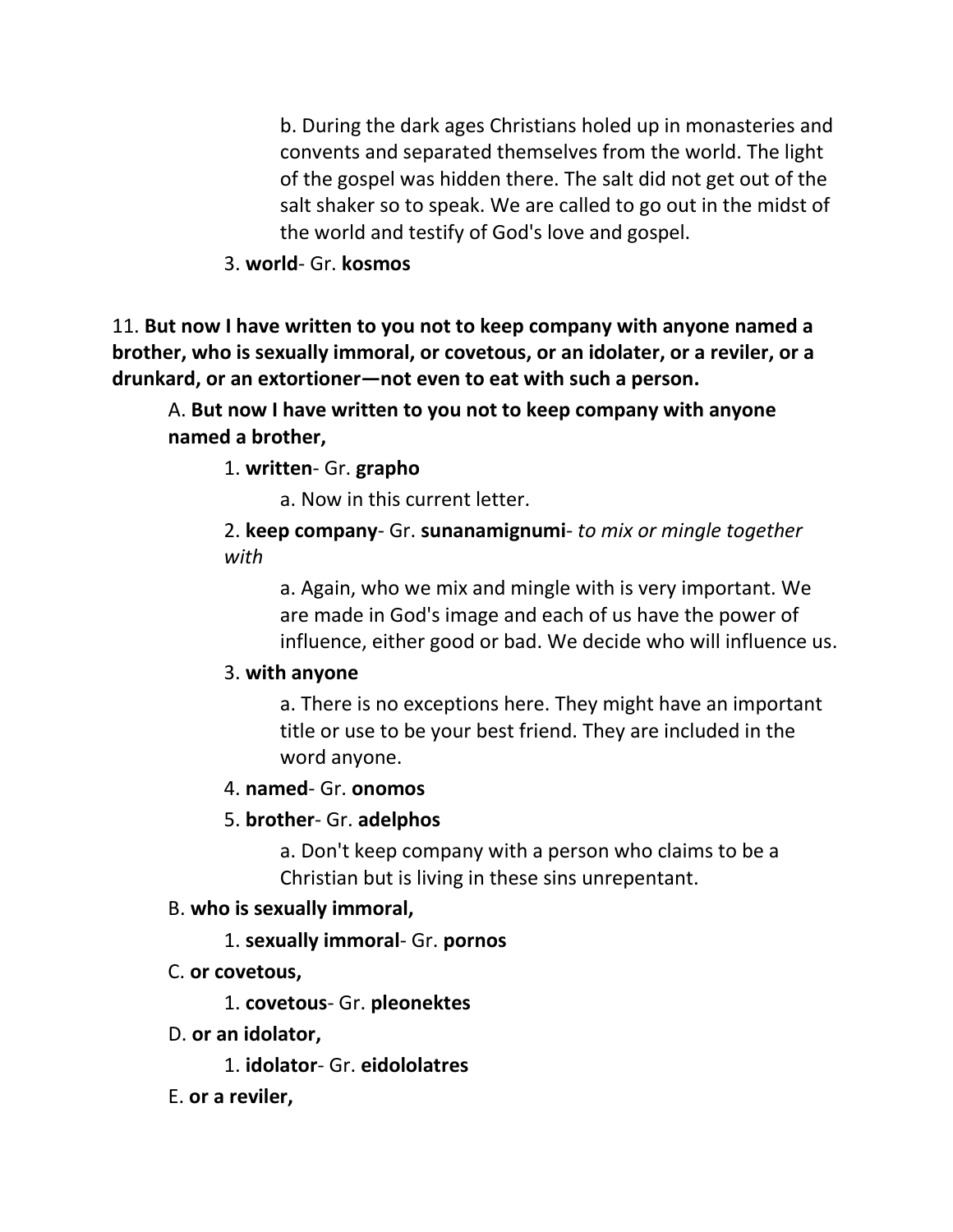1. **reviler**- Gr. **loidoros**- *abusive person, a harsh critic*

- F. **or a drunkard,**
	- 1. **drunkard** Gr. **methusos** *one who practices drunkenness*
- G. **or an extortioner**
	- 1. **extortioner** Gr. **harpax**

# H. **not even to eat with such a person**

# 1. **eat**- Gr. **sunesthio**

a. Eating with someone is a covenant bonding act.

b. Families and churches have largely gotten away from eating together. We need to return to it. It was a big part of the early church. Acts 2:42

b. On the surface one might think that withdrawing your fellowship from another believer is unloving. Love does what is best for another. Withdrawing yourself is the best thing you can do so in these cases so that the person realizes the consequences for their actions and repents. This will take them out of the snare of the devil and his plans for their destruction.

# 2. **such a person**

a. One given over to the sins of the flesh.

# 12. **For what** *have* **I** *to do* **with judging those also who are outside? Do you not judge those who are inside?**

# A. **For what have I to do with judging those also who are outside?**

# 1. **judging**- Gr. **krino**

a. Church leadership has the responsibility to administer church correction when needed. Matt. 18:17 This is only upon those who are in the church.

# 2. **outside**- Gr. **exo**

a. This is the world-unbelievers.

b. God is the Judge of unbelievers. Rev. 20:11-15 We should not pronounce judgement upon them or try to correct them. They need to be born again first before their behavior can truly change.

c. John the Baptist was supposed to convict Israel of their sins,